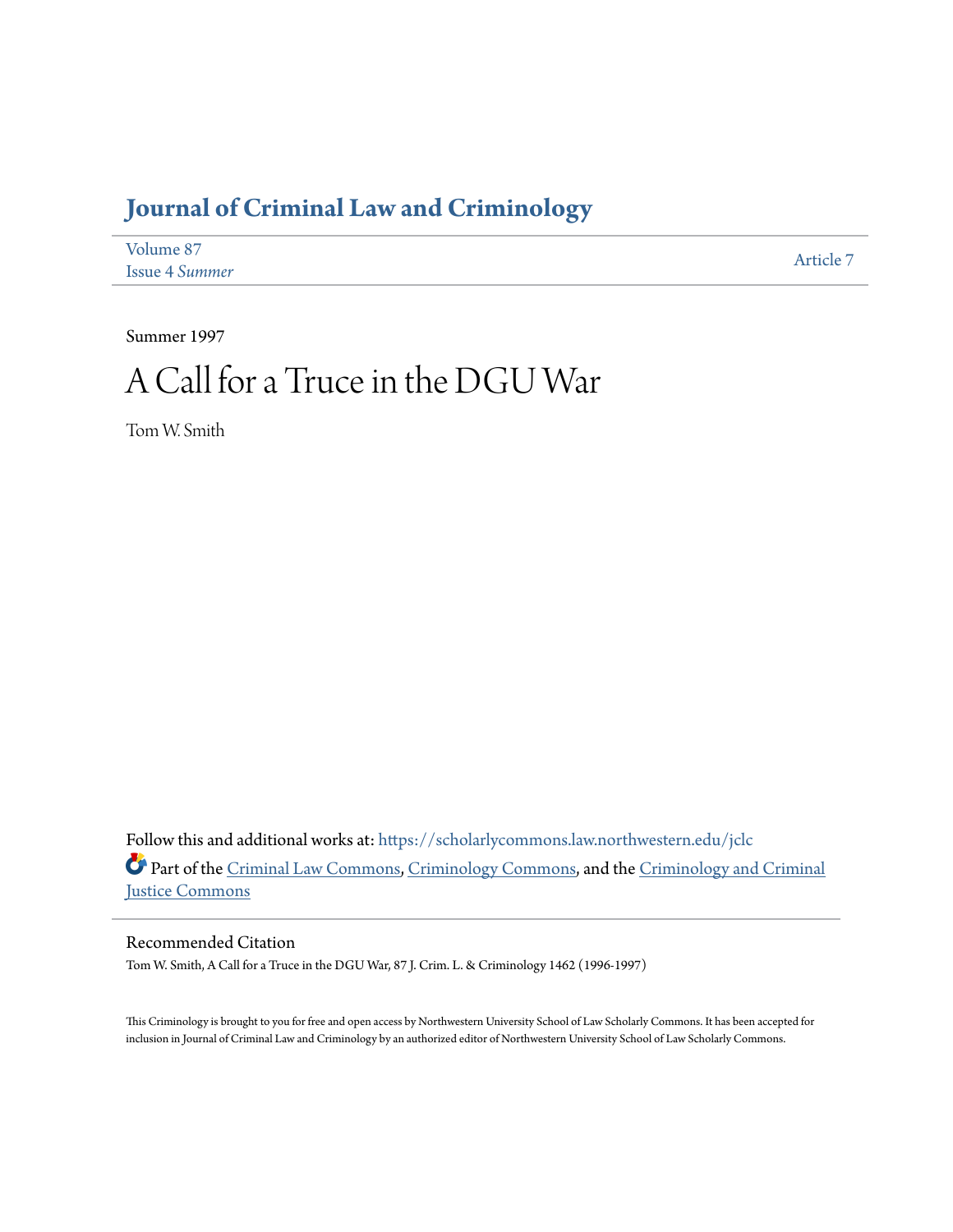## **A CALL FOR A TRUCE IN THE DGU WAR**

#### **TOM W. SMITH\***

For almost a decade scholars have been debating about how many defensive gun uses (DGUs) occur annually. Gary Kleck and colleagues,' citing a series of polls culminating in the 1993 Kleck-Gertz survey, argue that at least 2.55 million people use a firearm for protection against criminals each year. Hemenway and others,<sup>2</sup> relying on the National Crime Victimization Surveys (NCVSs), contend that only about 55,000 to 80,000 victims use guns against offenders in a given year. The estimates are wide apart and their academic champions staunchly defend their respective figures as correct and accurate, while dismissing the opposing figures as invalid and implausible.

Neither side seems to be willing to give ground or see their opponents' point of view. This is unfortunate since there is good reason to believe that both sides are off-the-mark. Below the main shortcomings of the two approaches and some of the keys issues of contention are discussed.

First, it appears that the estimates of the NCVSs are too low. There are two chief reasons for this. First, only DGUs that are reported as part of a victim's response to a specified crime are potentially covered. While most major felonies are covered by the NCVSs, a number of crimes such as trespassing, vandalism, and malicious mischief are not. DGUs in response to these and other events beyond the scope of the NCVSs are missed.

Second, the NCVSs do not directly inquire about DGUs. After a covered crime has been reported, the victim is asked if he or she "did or tried to do [anything] about the incident while it was going on." Indirect questions that rely on a respondent volunteering a specific element as part of a broad and unfocused inquiry uniformly lead to

**<sup>\*</sup>** National Opinion Research Center, University of Chicago

**<sup>1</sup>** Gary Kleck & Marc Gertz, *The Illegitimacy of One-Sided Speculation: Getting the Defensive Gun Use Estimate Down,* 87 **J.** CRIM. L. & CRIMINOLOGY 1446 (1997); Gary KIeck & Marc Gertz, *Armed Resistance to Crime: The Prevalence and Nature of Self-Defense with a Gun,* 86 J. CRIm. L. **&** CRIMINOLOGY **150** (1995).

<sup>2</sup> David Herenway, *Survey Research and Self Defense Gun Use: An Explanation of Extreme Overestimates,* 87J. CRIM. L. & CRIMINOLOGY 1430 (1997).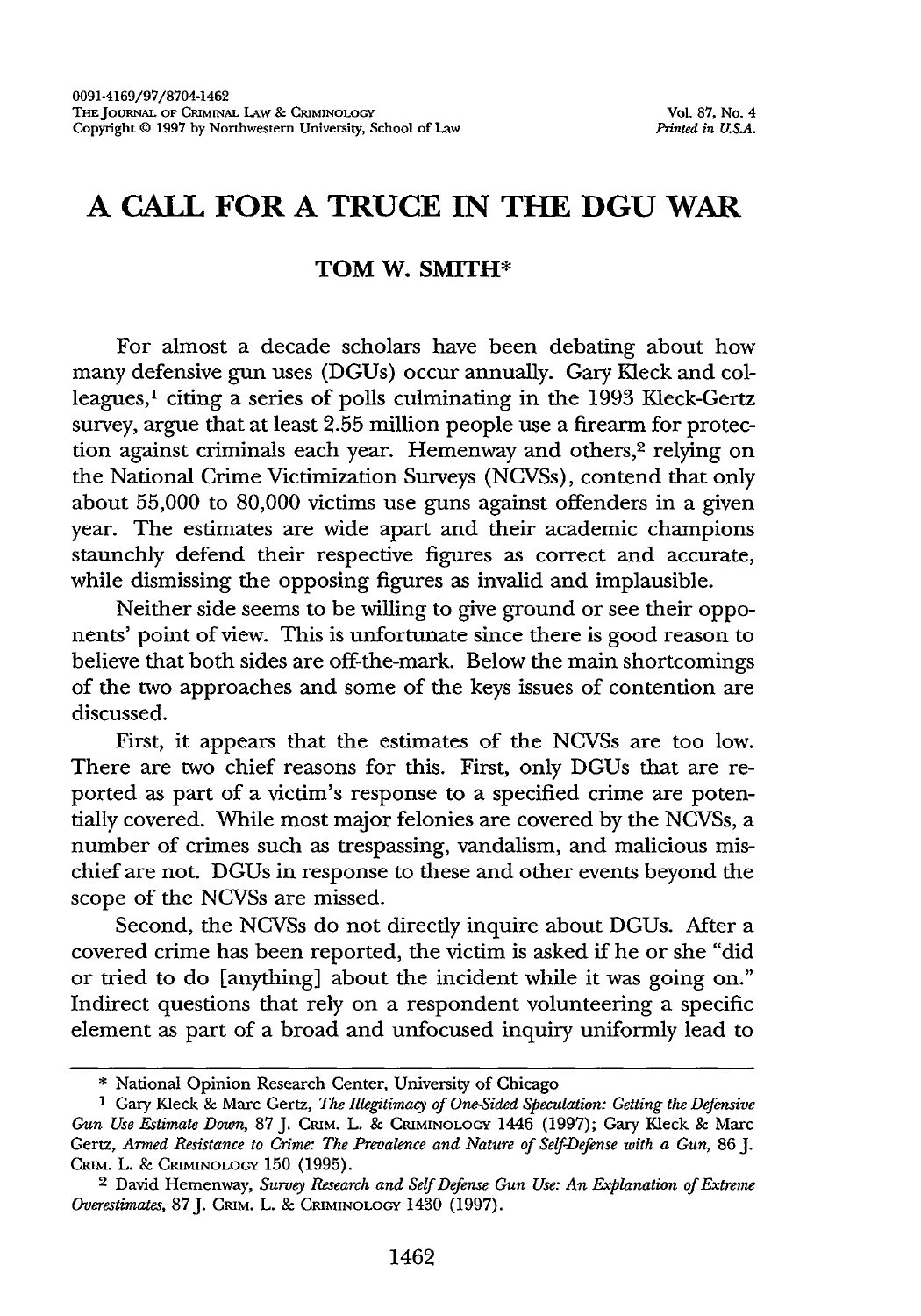undercounts of the particular of interest.3

However, some other proposed reasons for under-reporting on the NCVSs are questionable. The claim that DGUs are under-reported because the NCVSs suffer from "the taint of being conducted by, and on behalf of employees of the federal government"4 and that respondents see themselves in effect as "speaking to a law enforcement arm of the federal government"<sup>5</sup> is improbable. The survey literature does not indicate that Bureau of the Census surveys are held in special suspicion. 6 If anything, it indicates that cooperation is greater than usual in part because of the high quality of Census interviewers and because most people accord the Bureau of the Census more legitimacy than given to other surveys. <sup>7</sup>

Second, the estimates of the Kleck-Gertz study and other crosssectional surveys using a direct question are too high. First, unlike the panel NCVS which uses bounded recall to minimize telescoping (i.e., the misreporting of past events as having occurred within a more recent specified time period), nothing in these surveys mitigates against such over-reporting. Kleck and Gertz (K-G) are correct to note that forgetting would tend to off-set errors from telescoping,8 but these two cognitive errors are rarely balanced. While no definitive study of the relative telescoping versus forgetting rate for DGUs exists, given a one-year reference period and the saliency of DGUs, it is likely that telescoping is greater than forgetting.9

Second, there is a significant amount of sampling error around the direct DGU estimates. While K-G are correct that, broadly speaking, all of the direct estimates are compatible with one another (i.e., probably mostly within the confidence intervals),<sup>10</sup> this is in part because the sampling variation is often rather large. To say that the

**7** *See* Kulka, *supra* note 6; PRIVACY *AND* **CONFIDENTALITY** AS FACTORS **IN** SURVEY RE-**SPONSE,** *supra* note **6.**

**8** Kleck & Gertz, *Armed Resistance to Crime supra* note 1, at 163.

S SEYMOUR **SUDMAN** *&* NORMAN BRADBuRN, **ASKING QUESTIONS:** A **PRAarICAL** GUIDE **TO** QUESTIONNARE DESIGN, 36-45 (1982); Tom W. Smith, *Trends in Voluntary Group Membership,* 34 AM. **J.** POL. Sci. 646, 647-52 (1990).

<sup>4</sup> Kleck & Gertz, *Armed Resistance to Crime, supra* note 1, at 166.

**<sup>5</sup>** *Id.* at 155.

*<sup>6</sup> See, e.g.,* Richard Kulka et al., *Self-Reports of Time Pressures, Concerns for Privacy, and Participation in the 1990 Mail Census,* Paper presented to the Annual Research Conference, U.S. Bureau of the Census, Arlington, Virginia (1991); **PANEL ON PRIVACY AND** CONFIDENTI-**ALTY** As FACrORS **IN** SURVEY RESPONSE, PRIVACY **AND CONFiDENTIALr1Y** AS FACTORS **IN SURVEY** RESPONSE (1979).

*<sup>9</sup> See generally* RONALD **ANDERSEN ET. AL.,** TOTAL SURVEY ERROR: APPLiCATONS TO IM-**PROVE** HEALTH SURVEYS (1979); **WILLuAM** FODDY, CONSTRUCTING **QUESTIONS** FOR **INTERVIEWS** AND QUESTIONNAIRES (1993); J. Neter & J. Waksberg, A Study of Response Errors in Expendi*tures Data from Household Interviews,* 59 J. AMER. **STAT.** ASs'N 18 (1964).

**<sup>10</sup>** Kleck & Gertz, *Arned Resistance to Crime, supra* note 1, at 166.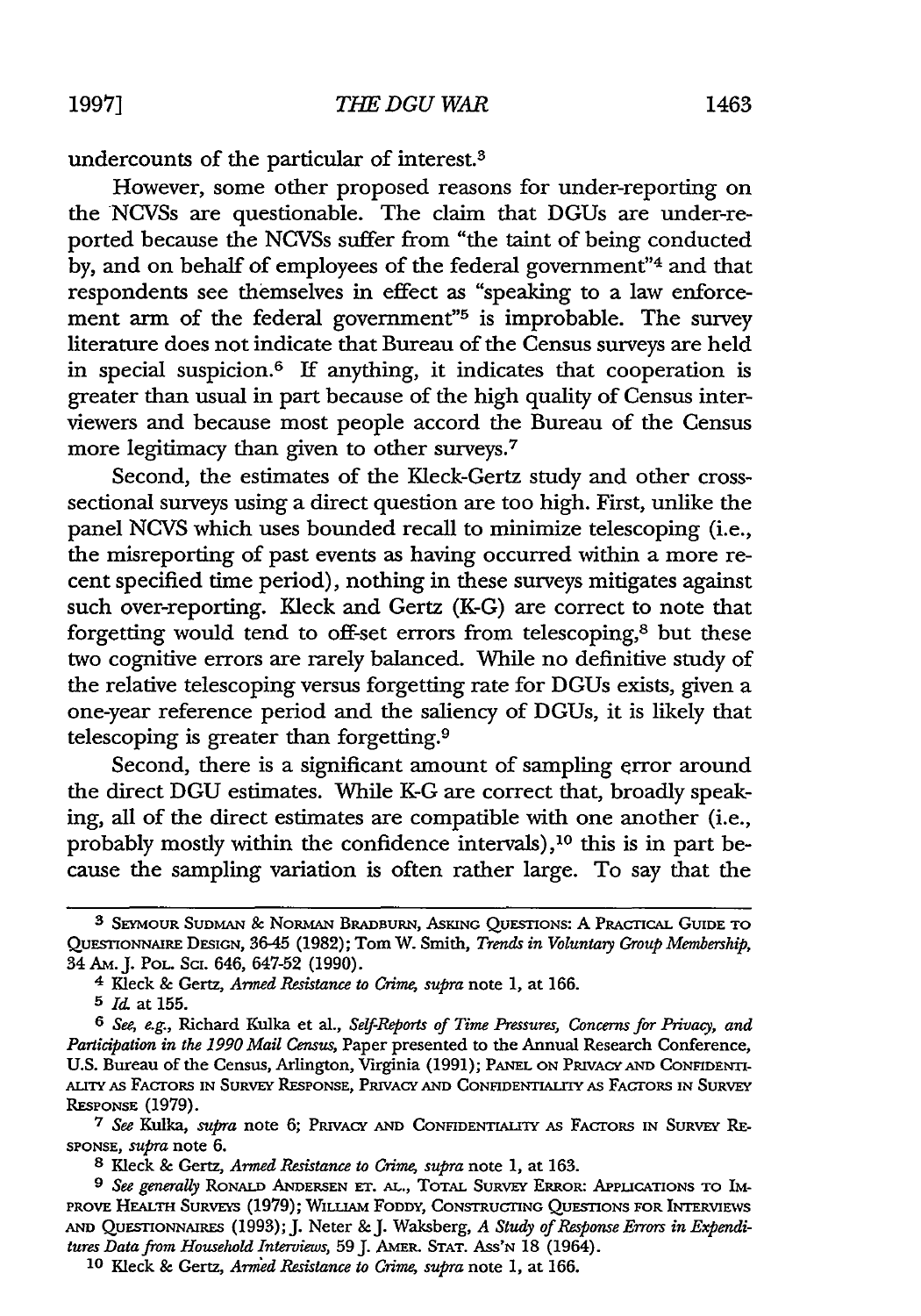## *TOM W SMITH* 1464 [Vol. **87**

high-end K-G estimate is not statistically implausible, given results from other similar surveys, is not to say that it is correct. What is needed is a meta-analysis that takes comparable estimates from similar surveys and produces the best overall estimate. Since the K-G estimate is near the high end of the range of estimates based on national samples covering specific reference periods, this means that the best estimate is lower. Giving equal weight to all estimates,<sup>11</sup> the composite annual estimate based on one-year recall would be 1.81-2.01 million, the annual estimate based on five-year recall period would be about 1.34-1.38, using the K-G multiple occurrence adjustment, and around 0.9-1.0 without that revision (Table 1).12

| Table 1                              |
|--------------------------------------|
| NUMBER OF ADULTS WITH DGUS PER ANNUM |
| (MILLIONS)                           |

| Study                          | Variant | Based on One<br>Year Recall | Based on Five<br>Year Recall |
|--------------------------------|---------|-----------------------------|------------------------------|
| K-G 1993 <sup>13</sup>         | A       | 2.55                        | 1.88                         |
| K-G 1993                       | B       | 2.16                        | 1.68                         |
| K-G (Hart, 1981) <sup>14</sup> |         |                             | 1.80                         |
| K-G (Mauser, 1990)             |         |                             | 1.49                         |
| K-G (Tarrance, 1994)           |         |                             | 0.76                         |
| NSPOF <sup>15</sup>            | 1       | 1.46                        | 0.65                         |
| NSPOF <sup>16</sup>            | 2       | 1.46                        | 0.97                         |

**11** A more statistically sophisticated meta-analysis could use varying weights for the studies to adjust for sample size and other factors.

12 K-G take the five-year rate, divide it by 5 and increase this result by about 50% to account for multiple occurrences during the five years which might have occurred in different years. *See* Kleck **&** Gertz, *Armed Resistance to Crime, supra* note 1, at 166.

**13** "K-G 1993" is K-G's own study and estimates. *See id.* at tbl.2 (A **&** B estimates as defined therein).

14 "K-G" (Hart, Mauser, and Tarrance) are K-G's 1993 estimates from other studies. *See id.* at tbl.1.

**<sup>15</sup>**Philip J. Cook **&** Jens Ludwig, The Private American Arsenal: Results of a Comprehensive National Survey on Firearms Ownership and Use (1996) (unpublished report on file with author). Cook and Ludwig analyzed the National Survey of Private Ownership of Firearms (NSPOF). Estimate 1 takes their five year estimate and divides by five to get an annual estimate.

16 *Id.* Estimate 2 takes estimate 1 and increases by 50% to account for possible multiple DGUs that might have occurred in different years. This is approximately the adjustment that K-G used to get their annual estimates from five-year reports. *See* Kleck & Gertz, *Armed Resistance to Crime, supra* note 1, at 166.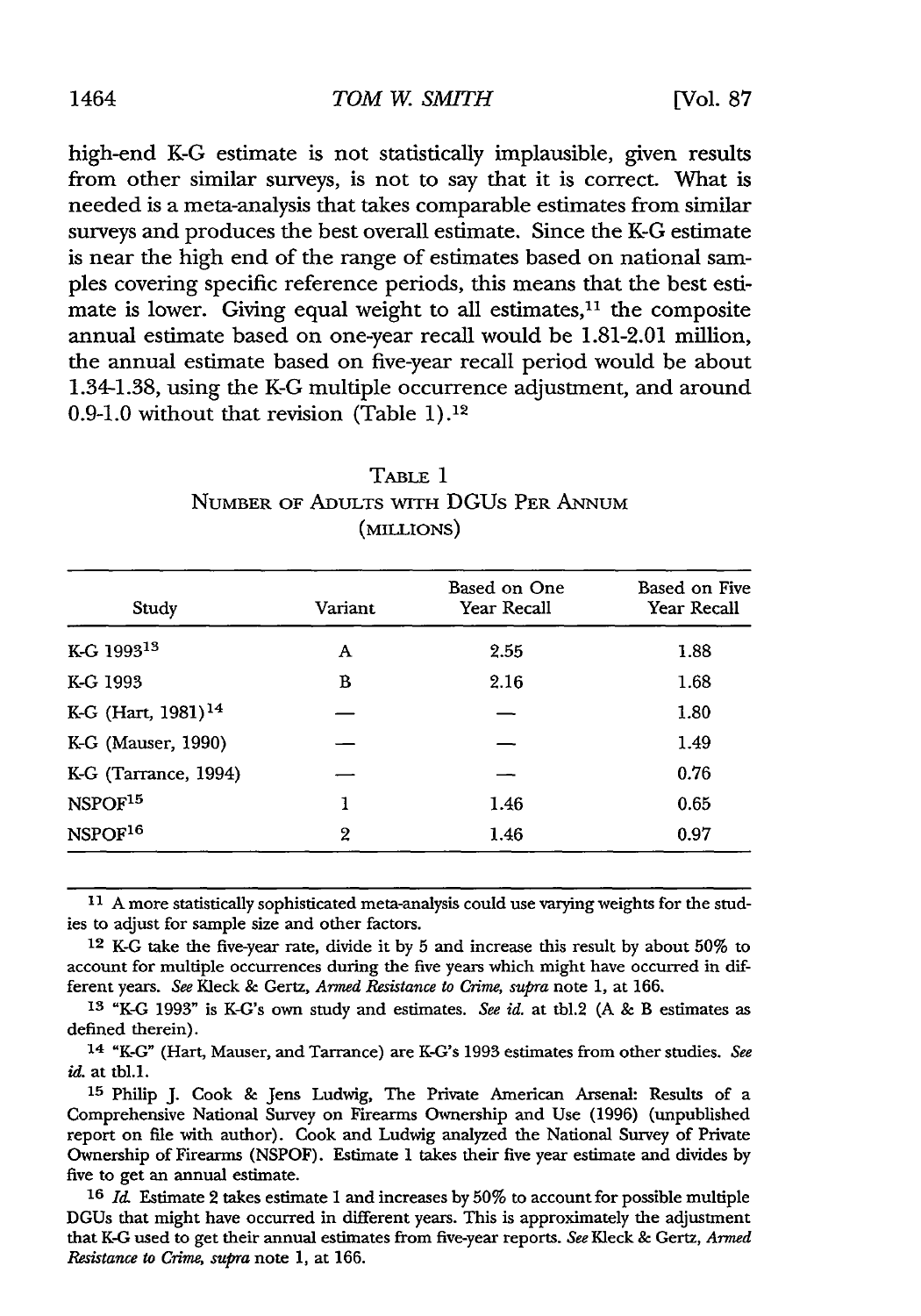Third, as Hemenway (H) points out, the K-G estimate is likely to suffer from false positives,<sup>17</sup> although the situation is not nearly as clear as H asserts. As K-G note in their response to H's critique, the basic medical misreport model assumes that the errors are random.<sup>18</sup> As such, the rarer the event the greater the over-reports because there are many more true negatives that can be "accidently" misclassified as false positives than there are true positives that could by chance be misreported as false negatives. In medicine, this problem is addressed by a definitive and independent follow-up test to confirm or refute the more error-prone, screening test. K-G in effect argue that they apply such a test, by asking up to nineteen follow-up questions to verify that the reported positive is a true rather than a false positive.<sup>19</sup> To their credit, they use these follow-ups to eliminate both probable and some possible false positives.

But there are two serious limitations to this procedure. First, the confirming test is not an independent test. Just the opposite. There is likely to be correlated error. If a person misreports a DGU on the screener, he or she is likely to misreport it in the follow-ups. For example, if respondents misreport real DGUs as occurring within the referenced time period due to telescoping, then in the follow-up questions they would report the details of the misreported incidents.

Second, neither the screener nor the follow-up questions are non-reactive. While people cannot consciously affect typical medical tests, they can consciously or unconsciously distort survey responses. For example, if respondents intentionally misreport a DGU, they could merely continue the deception in the follow-up items.

The follow-up questions are essential for collecting useful information of the characteristics of DGUs and can help to weed out some misreports. But they will only reveal a limited number of errors such as if the interviewer misheard or miscoded the initial response as a 'Yes" or when the respondent misunderstood the screening question and reversed the initial response in light of the follow-up questions that made clear the meaning of the initial question. Many other misreports will be undetected.

The key aspect of the argument over how much distortion occurs and in what direction it leans concerns respondents' motivation to report accurately. H contends that there is a strong social desirability effect that would lead people to over-report DGUs (either via exaggeration, increased telescoping, or outright fabrication).20 He believes

**<sup>17</sup>** Hemenway, *supra* note 2, at 1435-37.

**<sup>18</sup>** Kleck & Gertz, *The Illegitimacy of One-Sided Speculation, supra* note 1, at 1456-57.

**<sup>19</sup>***Id.* at 1449-50.

<sup>20</sup> *See* Hemenway, *supra* note 2, at 1438-40.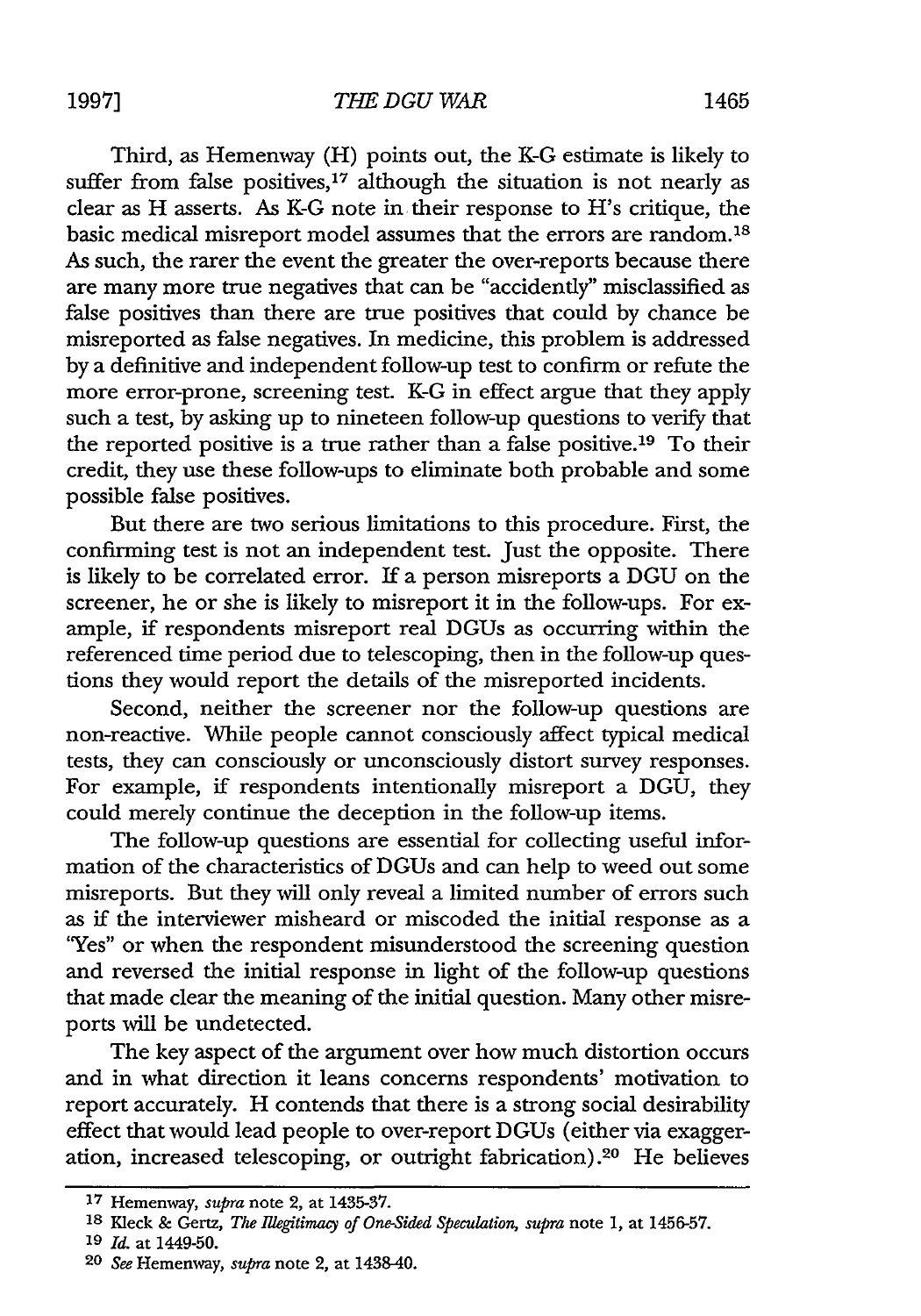people see DGUs as heroic acts that reflect well on themselves.2' K-G however in their rebuttal contend that the social desirability effect works in the reverse.<sup>22</sup> They repeatedly argue: (1) that "most of the reported DGUs involved illegal behavior on the part of Rs."23 and "DGUs typically involve criminal behavior"<sup>24</sup>; and  $(2)$  as a result, that "people are far more likely to fail to report illegal behavior in which they have engaged than they are to falsely report illegal behaviors in which they have not engaged."<sup>25</sup> Both authors are correct about the impact that social desirability would have *if* respondents on balance saw DGUs as respectively heroic or criminal.

Unfortunately, there is no empirical evidence as to how people view DGUs. To establish social desirability effects two types of evidence are needed: (1) validation studies that document that people consistently over or underreport the true level of a behavior; and (2) studies that indicate that self-presentation (rather than cognitive error such as misunderstanding the question or some imbalance of forgetting and telescoping) is the source of the misreports. No such studies apparently exist for DGUs.

However, one part of K-G's argument about possible social desirability effects is questionable.<sup>26</sup> Neither their study (at least as reported), nor any other study really demonstrates that "most" DGUs involve illegal actions or "typically" or "usually" involve criminal behavior on the victim's part. K-G's data are too imprecise to ascertain this in general.<sup>27</sup>

Finally, as K-G acknowledge, various statistics from their survey are wrong, questionable, or severely limited: (1) DGUs by household members other than R are under-reported; $28$  (2) DGUs estimates based on five-year recall are inconsistent with and lower than the one-

**<sup>21</sup>** *Id.* at 1438.

<sup>22</sup> The issue is raised in a much more limited fashion in the initial article. *See* Kleck & Gertz, *Armed Resistance to Crime, supra* note 1, at 156, 172-74. The authors do not state it so strongly, do not claim that DGUs are in general illegal acts, and focus on the impact of willingness to report on the NCVS, not on their own survey.

**<sup>23</sup>** Kleck & Gertz, *The Illegitimacy of One-Sided Speculation, supra* note 1, at 1455.

<sup>24</sup> *Id.* at 1452.

**<sup>25</sup>** *Id.* at 1459.

**<sup>26</sup>** *See* Kleck & Gertz, *Armed Resistance to Crime, supra* note 1, at 163.

**<sup>27</sup>** K-C state: "We made no efforts to assess either the lawfulness or morality of the R's defensive actions." *Id.* But elsewhere K-G infer that some of the used guns are illegal or the victim is not legally entitled to use or possess the weapons, that other guns were illegally carried prior to use, and that in other cases the victim was actually the aggressor. *See id.* at 156. There is no real evidence on the first and last points and the evidence on the middle point is inconclusive, but probably points to most DGUs not involving illegal carrying. K-G's estimate that 36-64% involved illegal gun carrying is on the high side. *See id.* at 174.

**<sup>28</sup>** *Id.* at 165.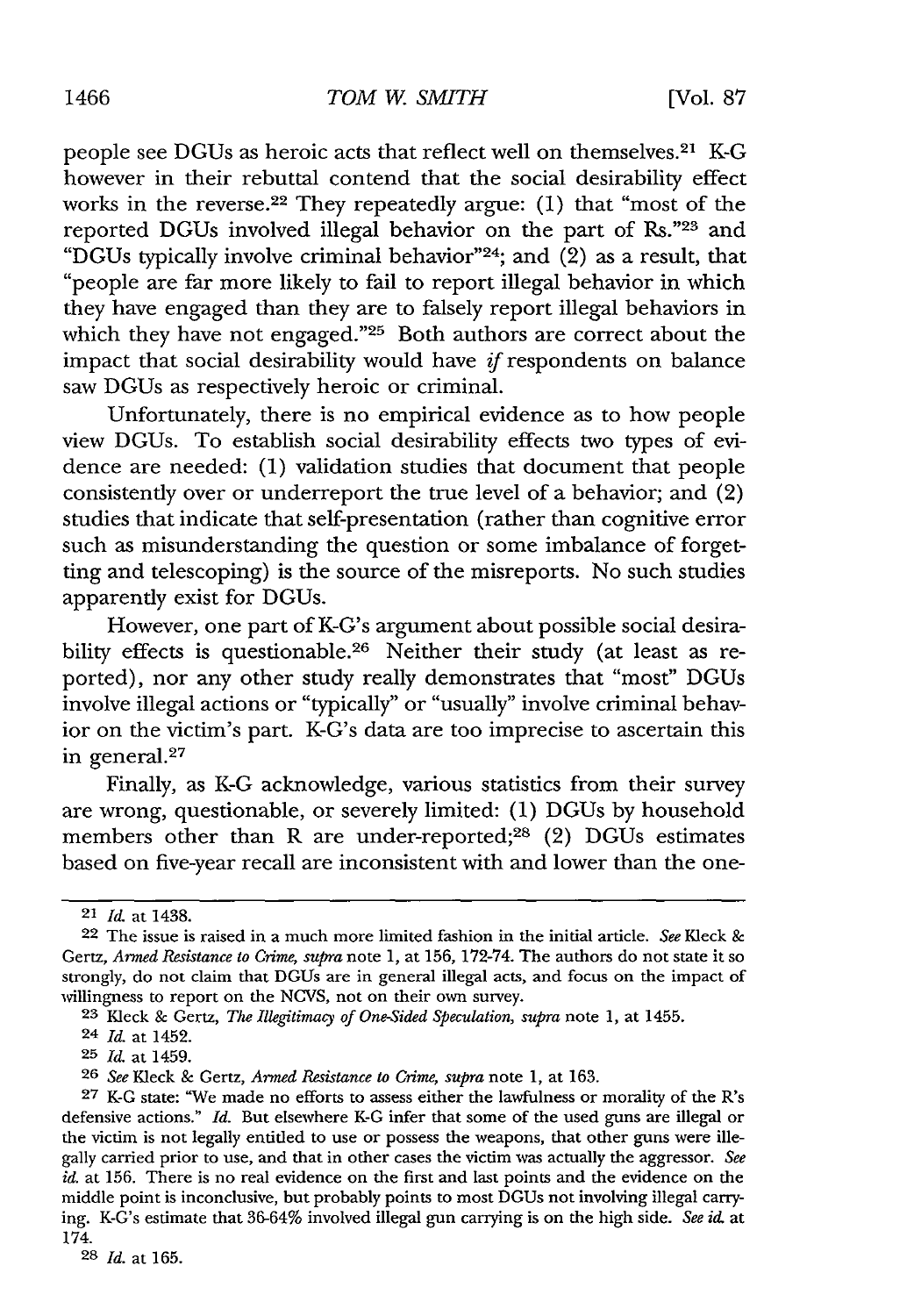year estimates;<sup>29</sup> (3) the wounding rate is too high;<sup>30</sup> (4) the incident hit rate is too high; $31$  and (5) in general, figures based on just the DGU cases are subject to considerable sampling variation and the less accurate five-year reports and household incidents have to be relied upon in order to get enough observations for any analysis of the characteristics of DGUs.32

Another questionable finding, and one echoed by the NSPOF,<sup>33</sup> is that a high proportion of DGUs are carried out by women. K-G find that  $46.3\%$  of defenders are women<sup>34</sup> and the NSPOF finds that 41.2% are women.35 Given that the best estimate is that only 20-21% of gun owners are women,<sup>36</sup> this means that women are twice as likely to use a gun defensively as one would expect. When one looks at the small number of DGUs that results in justifiable homicides, only 13.8% are committed by women.<sup>37</sup> If women are  $21\%$  of gun owners and approximately 14% of those who lawfully kill someone with a gun, it seems improbable that they would make up 41-46% of all DGUs.

In addition, further concerns come from figures relating to the level of gun usage in crimes, the absence of guns in some DGU households, and how many lives are thought to have been saved by DGUs. Likewise, in the similar NSPOF internal confusion and contradictions are noted.<sup>38</sup>

K-G are right to note that the details of DGUs are based on only 222 cases (or even less when sub-group analysis is performed) and that these estimates are much more subject to sampling variation than are the estimates of the level of DGUs based on 4,977 cases.<sup>39</sup> But the large number of doubtful figures about the particulars of DGUs do raise concerns about the reliability and accuracy of such reports. If many of the details about DGUs are suspect, this suggests that recall is unreliable and that the counts themselves may also be inaccurate.

**<sup>29</sup>** *Id*

**<sup>30</sup>** *Id.* at 173.

**<sup>31</sup>** *Id*

**<sup>32</sup>** *Id.* at 172-73.

**<sup>33</sup>** Cook & Ludwig, *supra* note 15, at 104.

**<sup>34</sup>** Kleck & Gertz, *Armed Resistance to Crime supra* note 1, at tbl.4.

**<sup>35</sup>** Cook & Ludwig, *supra* note 15, at 104.

**<sup>36</sup>** Tom W. Smith & RobertJ. Smith, *Changes in Firearm Ownership Among Women, 1980-* 1994, 86 J. Crim L. & Criminology 133, 143 (1995).

**<sup>37</sup>** Based on the analysis of the 1976-1990 Supplementary Homicide Reports of the Federal Bureau of Investigation (FBI) reported in Abraham N. Tennenbaum, *Justifiable Homicides by Civilians in the U.S., 1976-1990. An Exploratory Analysis,* tbl.11 (1993) (unpublished Ph.D. dissertation, University of Maryland) (on file with author). Unpublished figures from special data run by the FBI for 1991-1995 for the author show similar results.

**<sup>38</sup>** Cook & Ludwig, *supra* note 15, at 91.

**<sup>39</sup>** Kleck & Gertz, *Armed Resistance to Crime, supra* note 1, at 162.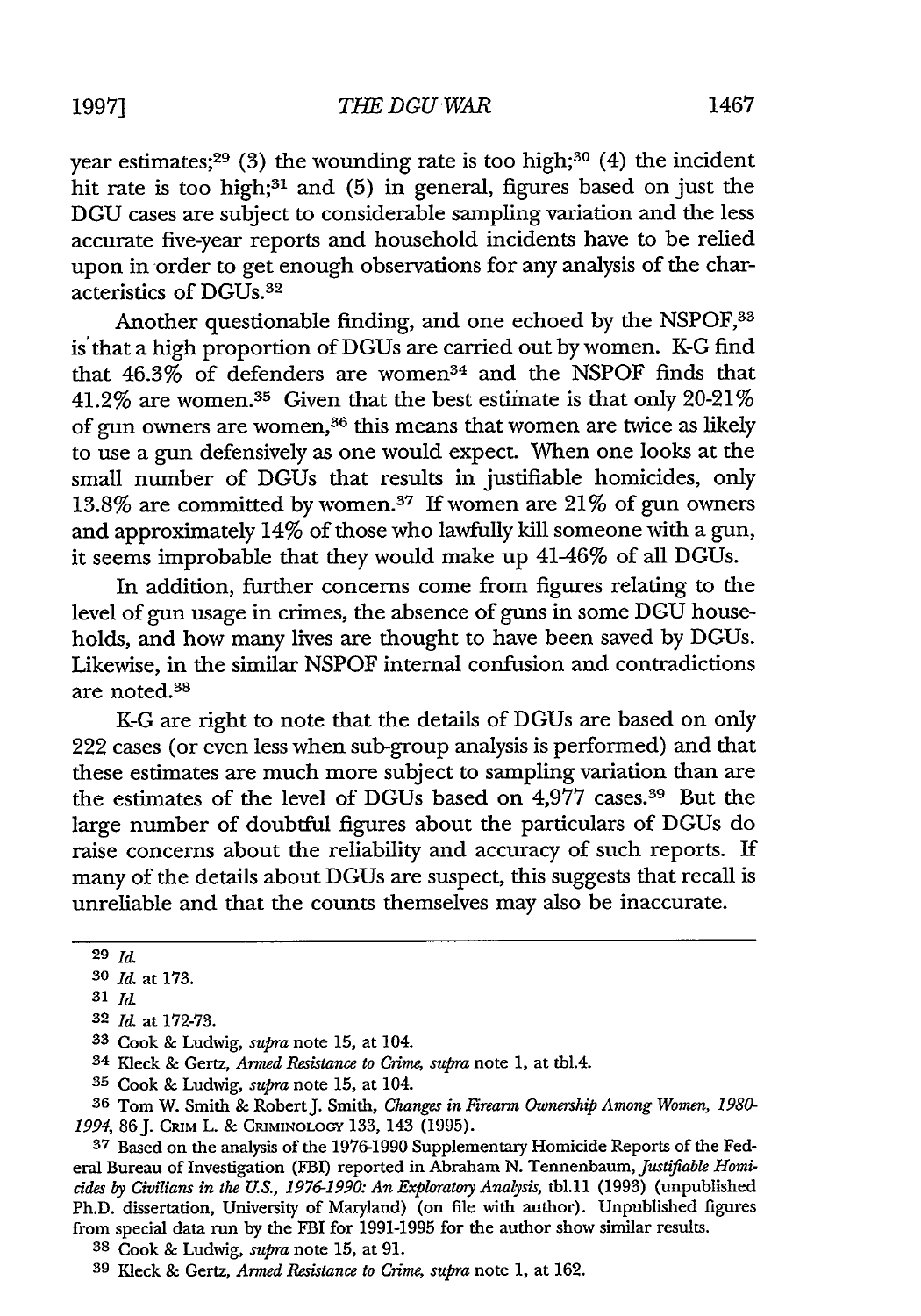However, various other arguments against the K-G estimates do not shed much light on the situation. Figures on UFOs and the mentally ill are not particularly relevant or useful.

If we factor in some of the probable over- and underestimates affecting the NCVS and K-G 1993 survey, the widely divergent figures on DGUs draw much closer together. The latest figures from the NCVS indicate 108,000 DGUs per annum.40 If this is adjusted for a 50% under-reporting due to not directly asking for DGUs, this increases the estimate to 216,000. Next, research by Cook and Ludwig suggests that perhaps 16-42% of DGUs involve crimes not covered by the NCVS. 41 Adding in these would raise DGUs to 256,500-373,000.

Similarly, using the average of the K-G one-year lower (B) estimate and the NSPOF figure gives a starting estimate of 1,810,000. Assuming a net cognitive over-reporting (telescoping - forgetting) of  $50\%,$ <sup>42</sup> reduces the figure to  $1,210,000$ .<sup>43</sup> These estimates should draw even closer together if other measurement errors could be factored in.44 But even as they stand, the gulf has been narrowed from 30+:1 to 3.2-5.6:1.

Of course, the above calculations are based on reasonable, but mostly unconfirmed, estimates of various error parameters. What is needed is less argumentation and speculation and more and better data. First, some additional information can be gained by refined analysis of the existing surveys (K-G 1993, NSPOF, NCVS, etc.). Each

42 **K-G** suggest that telescoping might lead to an overestimate of 21%. Kleck & Gertz, *Armed Resistance to Crime, supra* note 1, at 171. While no definitive figure exists, work on the NCVS and other surveys suggest the rate is more likely to be around 50%. *See* RONALD ANDERSEN **ET AL.,** *supra* note 9, at 19-20, 32-37, 42-50, 52-74; David Cantor, *Substantive Implications of Longitudinal Design Features: The National Crime Survey As a Case Study, in PANEL* SuRvEYs (Daniel Kaspryz et al. eds. 1989); Neter & Waksberg, *supra* note 9.

<sup>40</sup> Philip J. Cook et al., *The Gun Debate's New Mythical Number: How Many Defensive Uses Per Year?,* 16J. POL'Y ANALYSis & MGMT. 463, 468 (1997).

**<sup>41</sup>** Cook & Ludwig, *supra* note 15. Based on a very small sample, they found that 16% of DGUs involved trespassing and 47% involved no threat, attack, or injury. *Id.* at 109. K-G seem to indicate that fewer DGUs involve non-NCVS crimes (3.7% only trespassing and 9.5% "other crimes"). Kleck & Gertz, *Armed Resistance to Crime, supra* note 1, at 185-86. They also state that "a large share of the incidents covered by our survey are probably outside the scope of incidents that realistically are likely to be reported to the NCVS .... **" Id.** at 167-68.

<sup>43</sup>Or to an even lower figure if annual estimates based on the five-year recall questions are used.

<sup>44</sup> For example, K-G acknowledge that up to 10% of DGUs might really represent instances of "mutual combat." Kleck & Gertz, *The Illegitimacy of One-Sided Speculation, supra* note 1, at 1450. Also, if a positive social desirability bias exists (as H argues) the K-G number would come down much further. *See* Hemenway, supra note 2, at 1430-31. But if K-G are correct about there being a negative social desirability bias, then the above adjusted estimates would already be too low and both their and the NCVS estimates would rise.